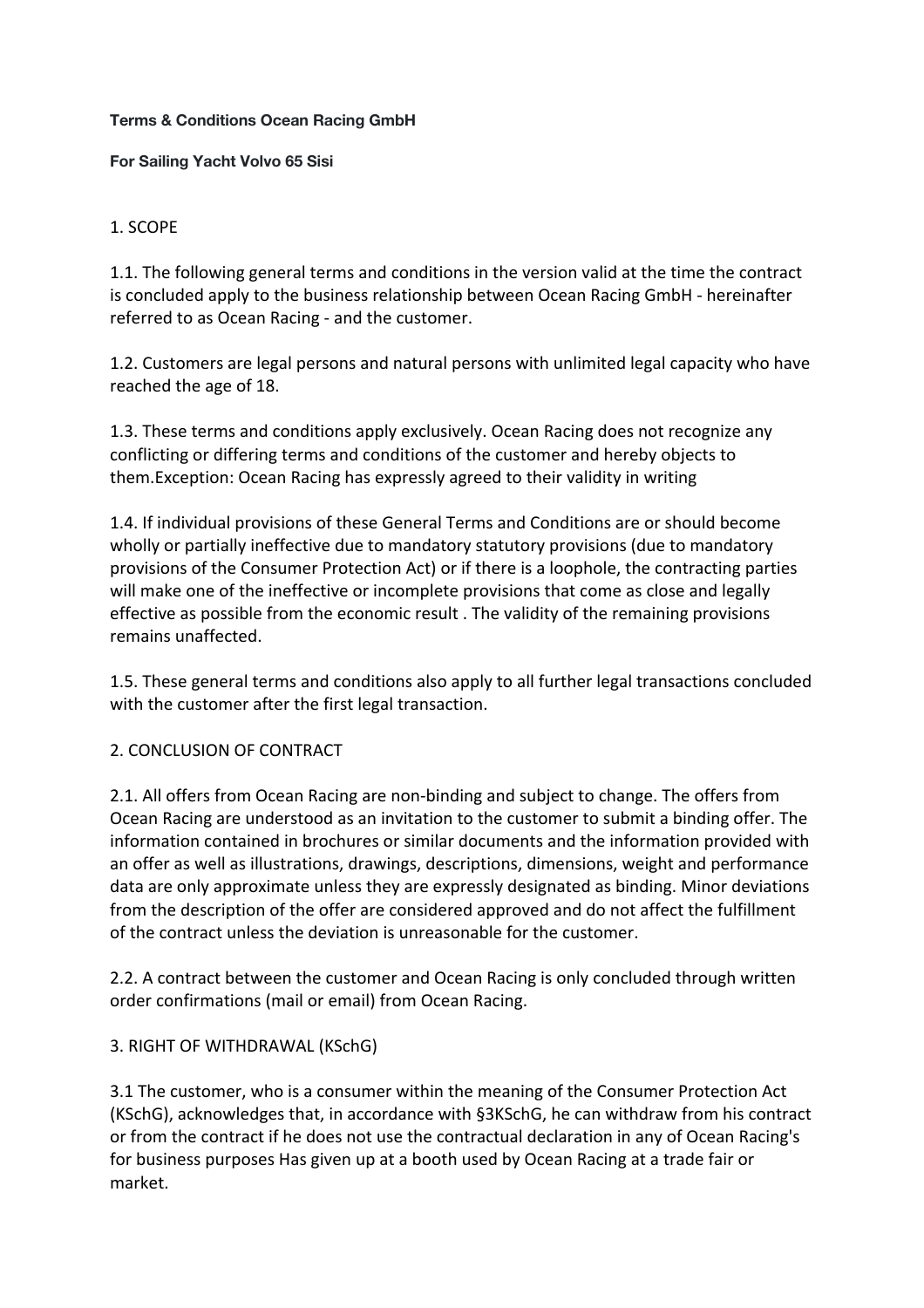3.2. This withdrawal can be declared until the contract is concluded or afterwards within 14 days.

3.3. The right of withdrawal also exists if Ocean Racing or a third party cooperating with Ocean Racing brings the customer to the rooms permanently used for business purposes by Ocean Racing as part of an advertising trip, an excursion trip or a similar event or by personal, individual address on the street Has.

3.4. The exercise of the right of withdrawal does not require any special form. However, for reasons of evidence, adherence to the written form is recommended. The cancellation deadline is met if the cancellation notice is sent within the deadline.

3.5 The customer is not entitled to withdraw from the contract,

- if he himself has initiated the business relationship with Ocean Racing or its agents to conclude this contract,

- if the conclusion of the contract has not been preceded by any discussions between the parties or their agents, or

- for contracts that are subject to the Distance and Foreign Trade Act (FAGG), or

- in the case of contractual declarations made by the consumer in the physical absence of the entrepreneur, unless he was urged to do so by the entrepreneur.

3..6. Any withdrawal must be sent to the following address:

Ocean Racing GmbH

Felix-Mottl-Strasse 48/1/2

1190 Vienna

Tel.:+43 676 8986 28300

Email: office@ocean-racing.at

#### 4. WITHDRAWAL RIGHT (FAGG)

4.1 The customer, who is a consumer within the meaning of the KSchG, can withdraw in writing from a distance contract or from a distance contract until the deadlines specified below. It is sufficient if the cancellation notice is sent within the period. The withdrawal period is 14 working days, with Saturday not counting as a working day. In the case of contracts for the delivery of goods, it begins on the day they are received by the customer, in the case of contracts for the provision of services on the day the contract is concluded.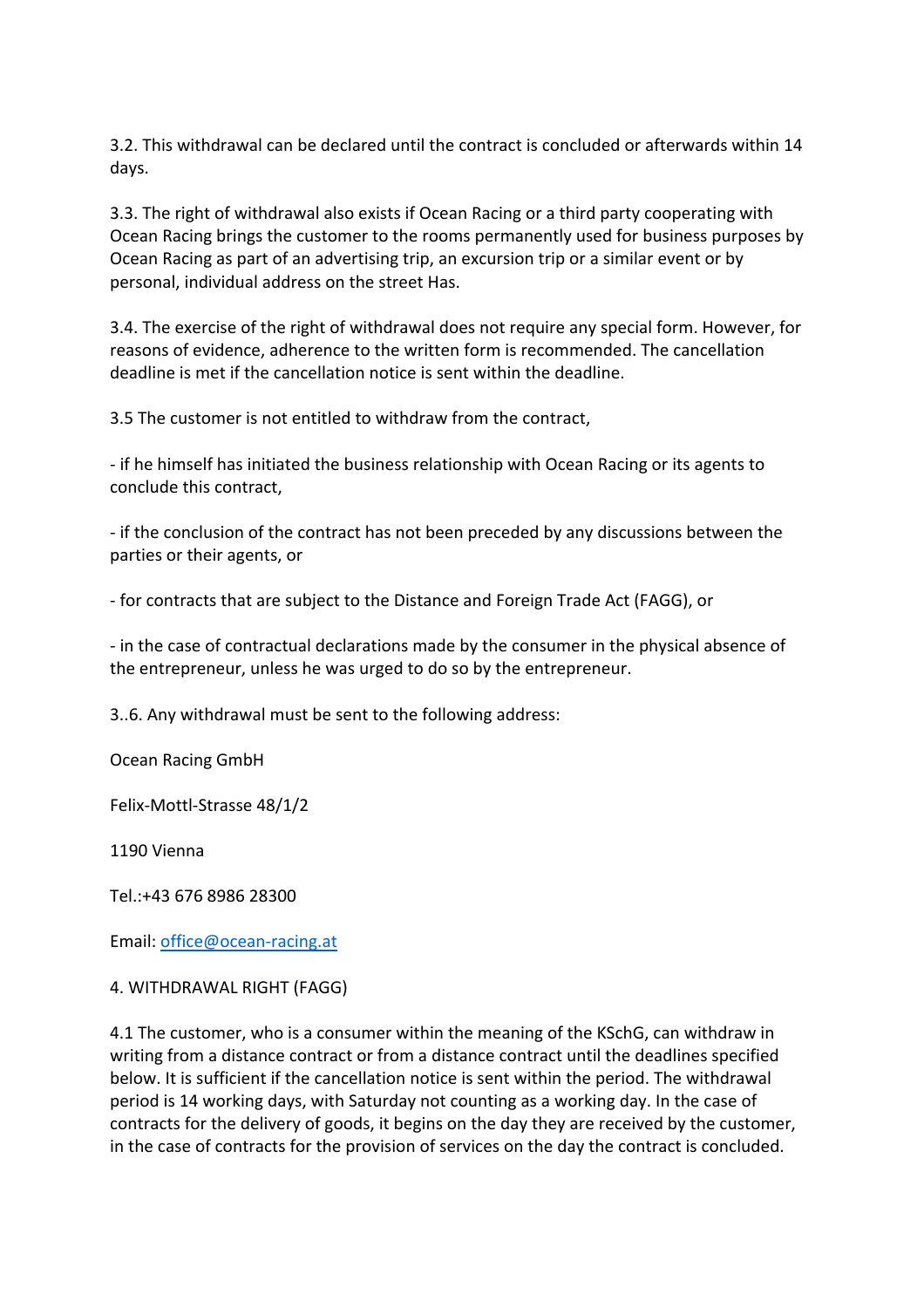4.2.According to Section 18 Paragraph 1 No. 3 FAGG, the customer has no right of withdrawal in distance selling transactions or outside of business premises, contracts concluded for goods that are made according to customer specifications and are clearly tailored to personal needs.

4.3 To exercise the right of withdrawal, the customer must inform Ocean Racing of his decision to withdraw from the contract by means of a clear statement (e.g. a letter sent by post, fax or email). The customer can use the attached model withdrawal form.LINK

4.4 If the customer withdraws from this contract, Ocean Racing has to reimburse the customer all payments that Ocean Racing has received from the customer immediately and at the latest within 14 days from the day on which the notification of withdrawal from the contract was received by Ocean Racing . For this repayment, Ocean Racing uses the same means of payment that the customer used in the original transaction, unless expressly agreed otherwise with the customer; under no circumstances will the customer be charged for this repayment

### 5. PRICE / PAYMENT TERMS

5.1.Unless otherwise expressly stated, all prices stated by Ocean Racing are net prices plus VAT.

5.2 In the event of subsequent changes to the scope of services or the resulting costs, Ocean Racing is entitled to offset the corresponding additional costs.

5.3.When the booking is made, the customer must bring the agreed total price to the account of Ocean Racing within 7 days of the corresponding invoice.

# 6. CANCELLATION COSTS

6.1 If the customer withdraws from the contract outside of the possible cancellation options under KSchG and / or FAGG, Ocean Racing is entitled to withhold the following staggered cancellation costs:

-Withdrawal up to 12 weeks before the start of the service, 50% of the total amount

-withdrawal within the last 12 weeks before the service is provided, 90% of the total amount

#### 7. RIGHT OF WITHDRAWAL BY OCEAN RACING GMBH

7.1. If a minimum number of participants is provided for a cruise offered by Ocean Racing, Ocean Racing is entitled to withdraw from the contract up to 8 weeks before the service is performed if the minimum number of participants is not reached. In such a case, Ocean Racing will immediately suggest an equivalent replacement trip to the customer, which the customer can accept without additional financial services.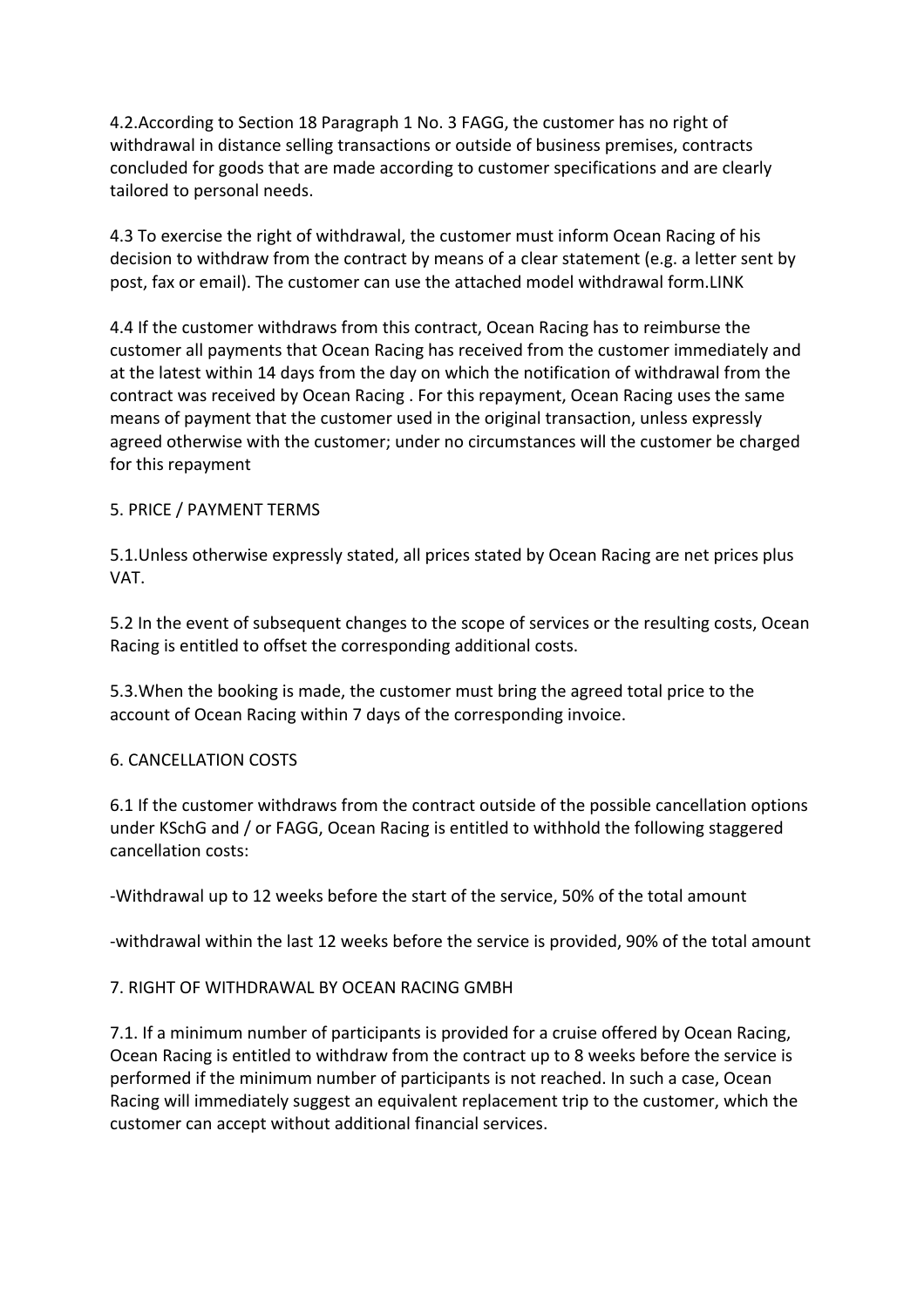If the customer rejects the alternative service offered for whatever reason, Ocean Racing will reimburse the customer for the money he has paid up to that point. The customer has no further claims.

7.2.Ocean Racing reserves the right to terminate the contract with the customer or the execution of the service immediately if the customer persistently disrupts the performance of the service (sport-oriented cruise) despite warning. In such a case, the customer will not be reimbursed. The customer has to bear any additional costs for return transport, despite the warning, persistently disturbing or endangering.

# 8. SCOPE OF SERVICES

8.1 The performance owed results from the contract concluded with the customer, the travel description and the manual.

8.2 The offered sea trips take place on rented or company-owned sports boats.

8.3.Ocean Racing sees itself as a charter company and only offers berth charter services. Unless otherwise agreed in writing, the scope of services includes the stay and overnight stay in a bunk, the provision of a trained skipper as well as sporting activities in the form of sport-oriented maritime navigation and accruing yacht insurance as well as fuel, port fees or food costs on board. The customer is responsible for his arrival and departure to or from the departure or final port, as well as for his meals in the event of any shore excursions.

8.4 Ocean Racing expressly reserves the right to make any necessary changes to the advertised yacht while maintaining the same standard (e.g. in the event of technical problems with the yacht actually intended).

8.5 If destinations are advertised in the travel description, these are only listed as examples, unless they have been expressly agreed as binding. Decisive is the advertised local area in which the sailing yacht, which is supposed to reside.

8.6 The customer acknowledges that the practice of sailing takes place outdoors and on the high seas. The services to be provided by Ocean Racing are therefore also considered to have been carried out if a planned route has to be changed due to persistent bad weather, the general safety situation in the planned area or due to technical reasons; The same applies if, for such reasons, the yacht cannot leave and must remain in the port, or if the customer cannot make the trip due to illness or has to leave prematurely. This disclaimer does not apply to cases of gross negligence or intent attributable to Ocean Racing.

# 9. LIABILITY

9.1 If the customer is a consumer, liability in the event of a slightly negligent breach of duty is limited to the direct average damage that is foreseeable and typical for the type of service. This also applies to slightly negligent breach of duty by employees, workers, representatives or vicarious agents.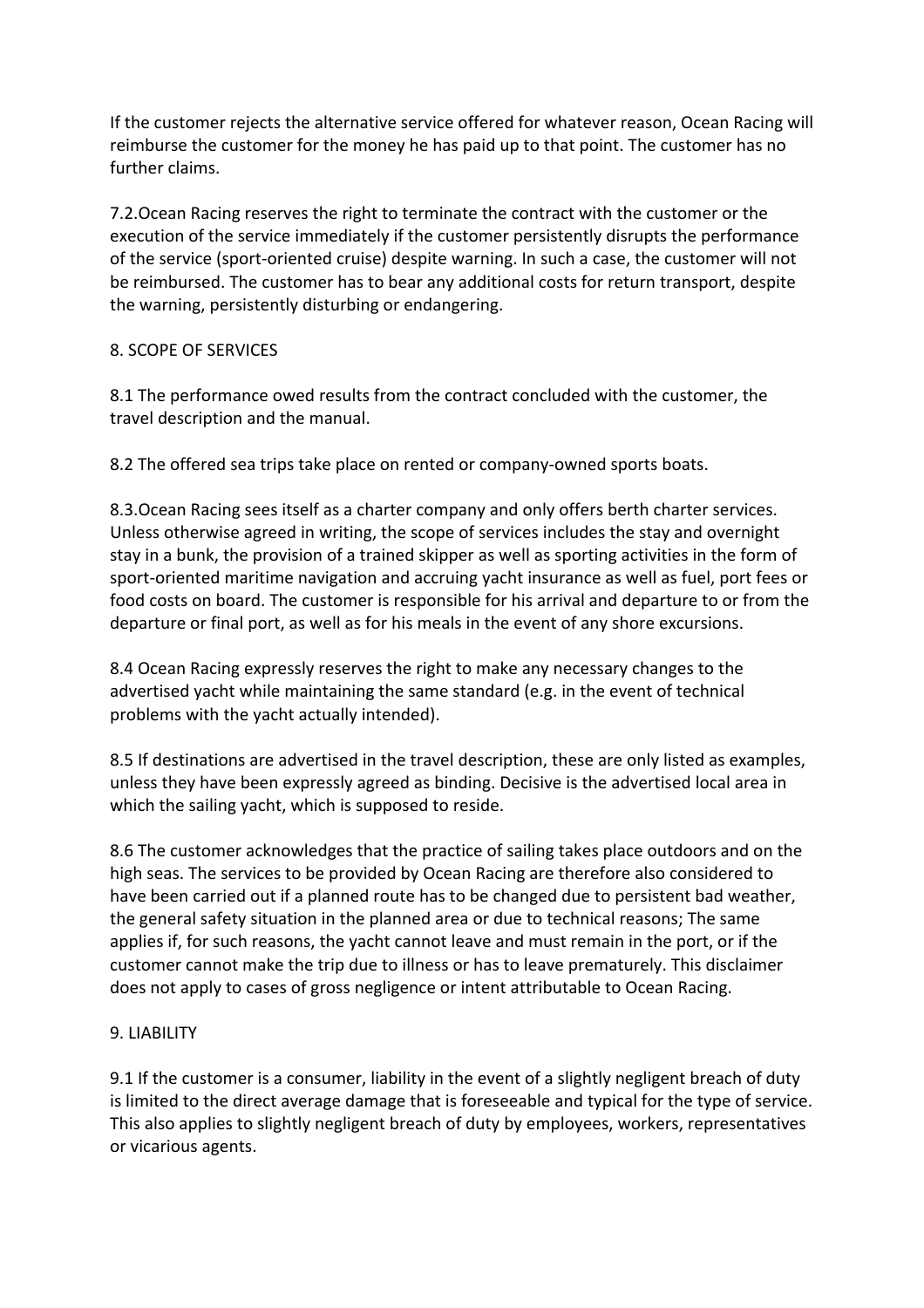9.2 If the customer is an entrepreneur, a legal entity under public law or a special fund under public law, claims for damages are excluded regardless of the type of breach of duty, including unlawful acts, unless there is willful or grossly negligent action. If essential contractual obligations are violated, Ocean Racing is liable for any negligence, but only up to the amount of the foreseeable damage. Claims for lost profit, saved expenses, third party claims for damages as well as for other indirect and consequential damages cannot be claimed.

9.3 We do not assume any liability for damage caused by improper use or natural wear and tear. The user undertakes to handle the yachts and furnishings with care. Damage to property - also caused by negligence - will be repaired at the expense of the person who caused it.

9.4 To the extent that liability is excluded or limited, this also applies to employees, workers, representatives and vicarious agents.

9.5 The liability limitations and exclusions do not apply to claims that have arisen due to fraudulent behavior, as well as liability for guaranteed quality features, for claims under the Product Liability Act and for damage to life, limb or health.

9.6. Ocean Racing's liability to contractors is limited to the maximum amount of existing liability insurance.

9.7. Compensation obligations of entrepreneurial customers are to be asserted within 6 months in the event of other forfeiture. For consumers, the legal provisions apply.

9.8. This disclaimer also extends to claims against employees and / or vicarious agents of Ocean Racing.

# 10. CUSTOMER'S DECLARATION

10.1. The customer is not only a mere passenger, but also part of the crew as part of the sport-oriented maritime shipping and must follow the instructions of the ship's captain.

10.2. The customer confirms that he is in good physical shape in order to be able to complete the demanding participation in the sport-oriented shipping. The customer is obliged to have his physical suitability checked by a doctor if necessary.

10.3. Unless Ocean Racing has any other information from the customer, Ocean Racing can and must assume that the customer is physically healthy and able to swim.

#### 11. PRIVACY

11.1. By concluding the contract, the customer consents to the collection, processing and use of his personal data by Ocean Racing, provided that this data is necessary for the provision of the agreed services.